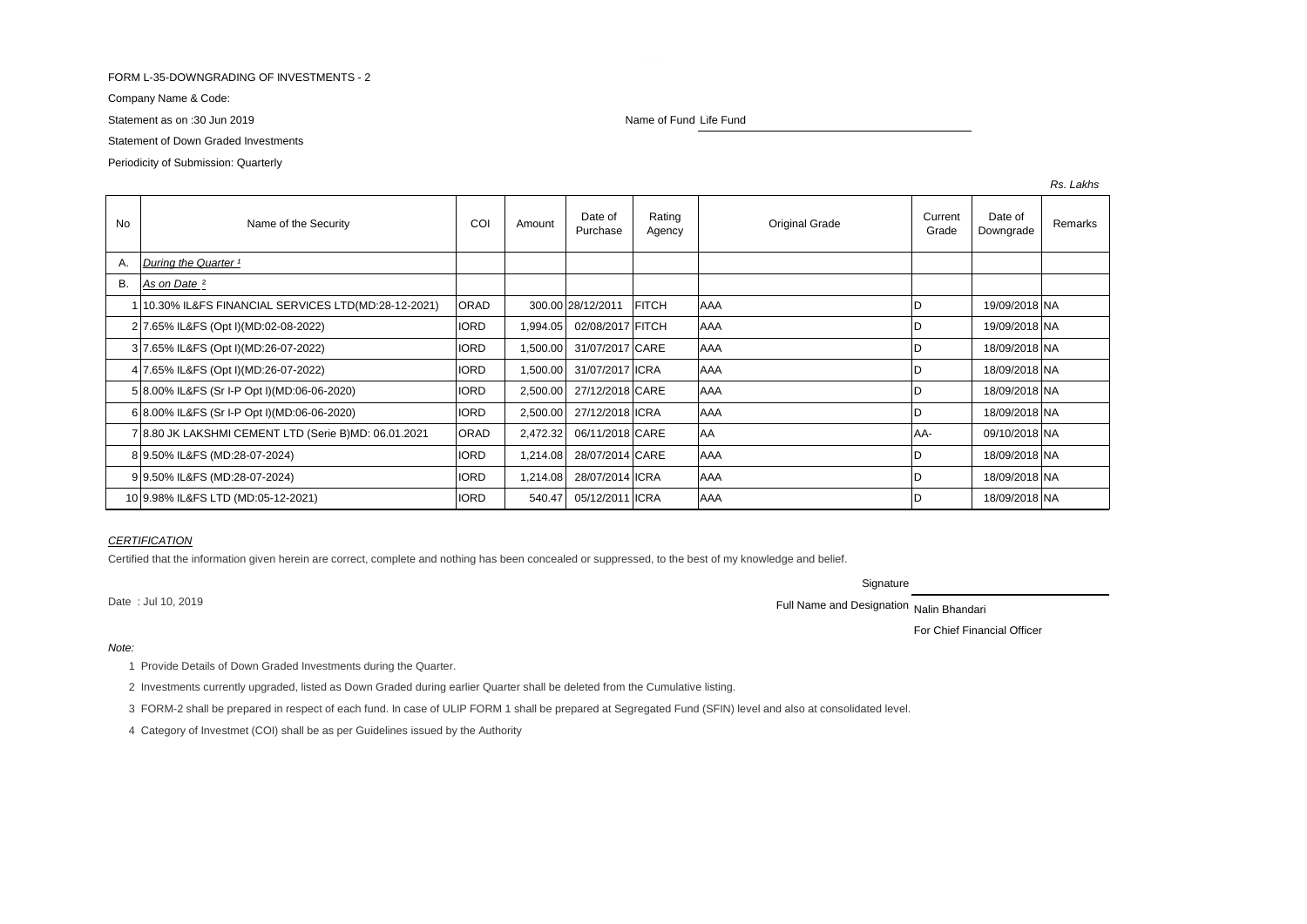#### FORM L-35-DOWNGRADING OF INVESTMENTS - 2

Company Name & Code:

Statement of Down Graded Investments

Periodicity of Submission: Quarterly

No Name of the Security COI Amount Date of Purchase Rating Rating Current<br>Agency Original Grade Current<br>Grade Grade Date of Date of Remarks<br>Downgrade Remarks A. *During the Quarter*<sup>1</sup> B. *As on Date ²* 1 10.30% IL&FS FINANCIAL SERVICES LTD(MD:28-12-2021) ORAD 525.00 28-Dec-11 FITCH AAA D 19-Sep-18 NA 2 7.65% IL&FS (Opt I)(MD:02-08-2022) IORD 1,125.00 27-Oct-17 FITCH AAA D 19-Sep-18 NA 3 8.07 Energy Efficiency Services Ltd.(Sr 1 St A)( MD :20.03.2020 ORAD | 2,680.30 29-Jun-17 | ICRA | AA | AA | AA- | 04-Jan-19 | NA 4 8.07 Energy Efficiency Services Ltd.(Sr 1 St B)( MD :20.09.2021 ORAD 497.75 18-Jul-17 ICRA AA AA AA AA AA AA 5 8.07 Energy Efficiency Services Ltd.(Sr 1 St C)( MD :20.09.2023 ORAD 976.18 18-Jul-17 ICRA AA AA AA AA AA AA 6 8.80 JK LAKSHMI CEMENT LTD (Serie B)MD: 06.01.2021 ORAD | 4.025.79 25-Sep-17 CARE AA AA AA- | 09-Oct-18 NA 7 8.90% IL&FS(Opt III) (MD:15-03-2021) IORD 750.00 15-Mar-16 FITCH AAA D 19-Sep-18 NA 8 9.50% IL&FS (MD:28-07-2024) 28-Jul-14 CARE AAA 18-Sep-18 NA 9 9.50% IL&FS (MD:28-07-2024) 975.00 28-Jul-14 ICRA AAA AAA D IORD 18-Sep-18 INA 10 9.98% IL&FS LTD (MD:05-12-2021) IORD | 195.00 05-Dec-11 ICRA AAA AA D ID | 18-Sep-18 NA 11 9.55% HINDALCO INDUSTRIES LTD (MD : 27.06.2022) ECOS  $\begin{bmatrix} 516.00 & 04-0 \text{ct-12} \text{CRISIL} & \text{AA+} & \text{AA+} \end{bmatrix}$   $\begin{bmatrix} 20-1 \text{u} & 20-1 \text{u} & 4 \text{N} \end{bmatrix}$ 12 9.60 HINDALCO INDUSTRIES LTD MD : 02.08.2022 ECOS FROM STARBE 12-Sep-13 CRISIL AA+ AA 4 AA 20-Jun-14 NA

### *CERTIFICATION*

Certified that the information given herein are correct, complete and nothing has been concealed or suppressed, to the best of my knowledge and belief.

**Signature** 

Date : Jul 10, 2019 2019

For Chief Financial Officer

1 Provide Details of Down Graded Investments during the Quarter.

2 Investments currently upgraded, listed as Down Graded during earlier Quarter shall be deleted from the Cumulative listing.

3 FORM-2 shall be prepared in respect of each fund. In case of ULIP FORM 1 shall be prepared at Segregated Fund (SFIN) level and also at consolidated level.

4 Category of Investmet (COI) shall be as per Guidelines issued by the Authority

Statement as on :30 Jun 2019 Name of Fund Unit Linked Fund Unit Linked Fund

*Rs. Lakhs*

*Note:*